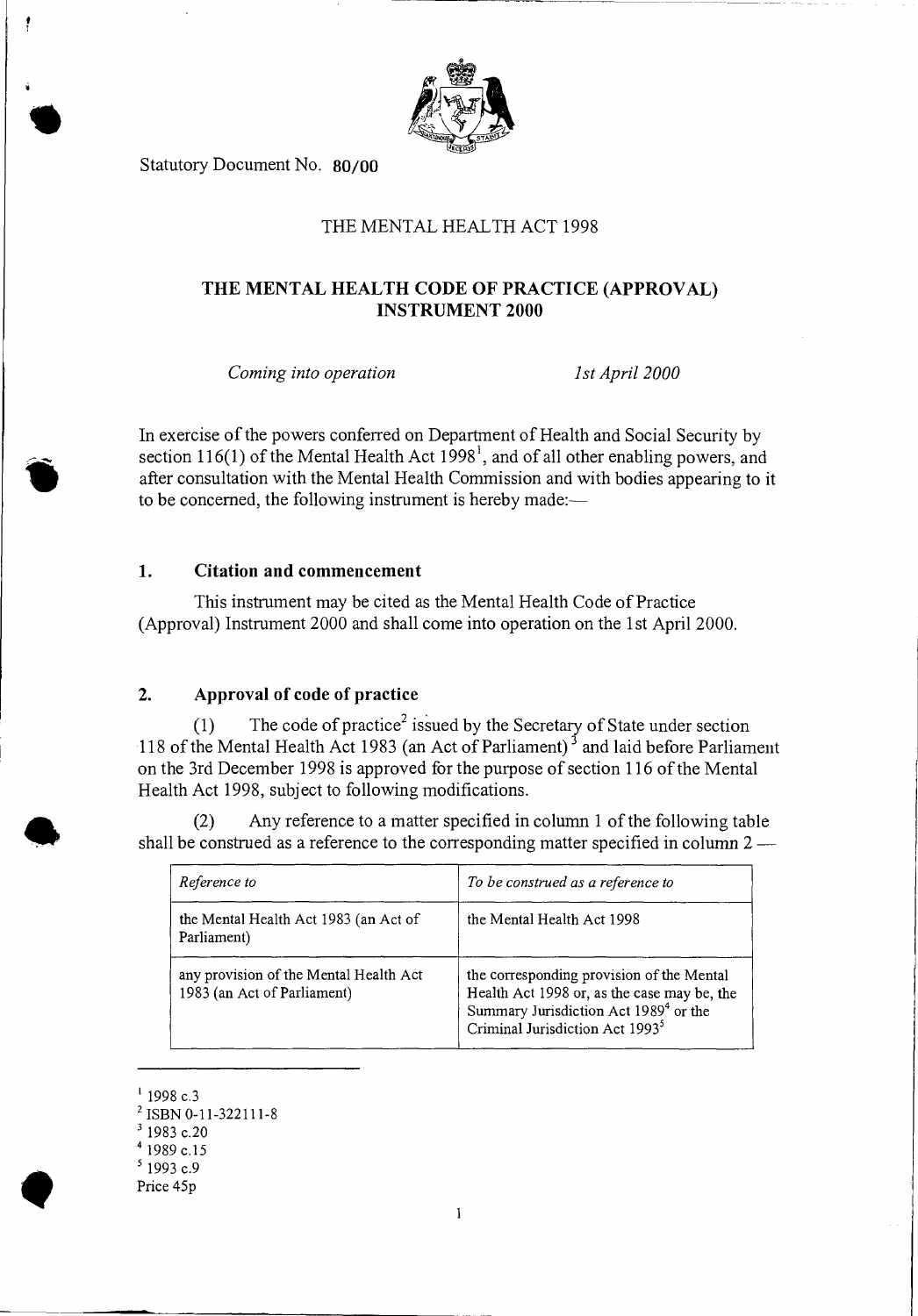| any statutory instrument made under the<br>Mental Health Act 1983 (an Act of<br>Parliament)       | the corresponding instrument made under<br>the Mental Health Act 1998                    |
|---------------------------------------------------------------------------------------------------|------------------------------------------------------------------------------------------|
| the Family Law Reform Act 1969 (an Act<br>of Parliament) <sup>6</sup>                             | the Family Law Reform (Isle of Man) Act<br>1971 <sup>7</sup>                             |
| any provision of the Police and Criminal<br>Evidence Act 1984 <sup>8</sup> (an Act of Parliament) | the corresponding provision of the Police<br>Powers and Procedures Act 1998 <sup>9</sup> |
| the Secretary of State, a health authority or<br>trust or a local social services authority       | the Department of Health and Social<br>Security                                          |
| the High Court (or any Division thereof) or<br>a county court                                     | the High Court                                                                           |
| any procedure in the High Court or a<br>county court                                              | the corresponding procedure in the High<br>Court                                         |
| a mental health review tribunal                                                                   | the Mental Health Review Tribunal                                                        |
| a solicitor                                                                                       | an advocate                                                                              |
| the Mental Health Act Commission                                                                  | the Mental Health Commission                                                             |
| the Official Solicitor                                                                            | the Attorney General                                                                     |
| any National Health Service complaints<br>procedure                                               | the corresponding procedure in force in the<br>Island                                    |
| a key worker                                                                                      | a care co-ordinator                                                                      |
| the Home Office (or any division thereof)                                                         | the Department of Home Affairs                                                           |
| advice or assistance by way of<br>representation                                                  | legal aid                                                                                |

- (3) Paragraphs 1.13, 3.12, 22.4 to 22.6 and 30.4 are omitted.
- (4) References to the following matters are omitted —
- (a) special hospitals;
- (b) the Children Act  $1989^{10}$  (an Act of Parliament) and any instruments thereunder;
- (c) a committee or panel of hospital managers.

a

**•** 

 $\frac{9}{2}$  1969 c.46

 $'$  1971 c.26

 $\degree$  1984 c.60

 $^{9}$  1998 c.9

 $1989$  c.41